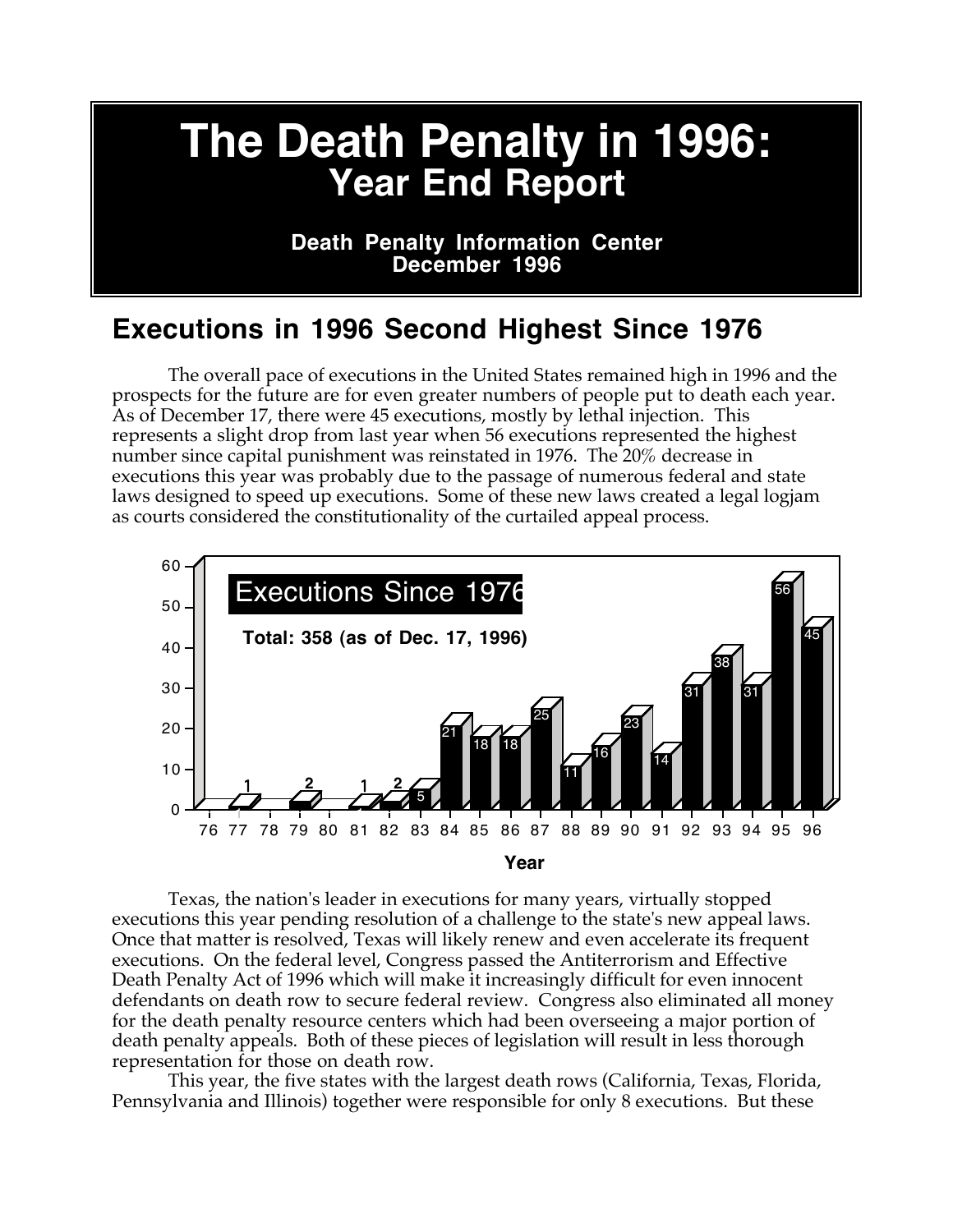same states have over 1,500 people on death row, indicating that the likelihood for increased executions in the near future is great.

| <b>States With Most</b><br><b>Executions Since 1976</b> |     | <b>States With Highest Per</b><br><b>Capita Execution Rate</b><br>(per 100,000 pop. since 1976) |      | <b>States With Most</b><br><b>Executions in 1996</b> |   |
|---------------------------------------------------------|-----|-------------------------------------------------------------------------------------------------|------|------------------------------------------------------|---|
| Texas                                                   | 107 | Delaware                                                                                        | 1.20 | Virginia                                             | 8 |
| Florida                                                 | 38  | Texas                                                                                           | 0.63 | South Carolina 6                                     |   |
| Virginia                                                | 37  | Virginia                                                                                        | 0.60 | Missouri                                             | 6 |
| Missouri                                                | 23  | Louisiana                                                                                       | 0.55 | Delaware                                             | 3 |
| Louisiana                                               | 23  | Arkansas                                                                                        | 0.51 | Texas                                                | 3 |

#### **Racial Disparities Even More Prominent**

Although the number of people executed varies from year to year, the typical death row inmate remains the same. He is likely to be a poor man who never graduated from high school. He is likely to be a member of a minority. And with only rare exceptions, he has been convicted of murdering a white person. Almost all of the executions this year involved a case with a white victim in the underlying murder. Of the 45 executions carried out this year, only 4 involved the murder of a black victim, even though blacks are murdered as often as whites in the U.S. (one additional case involved black and white victims). No white person was executed this year for the murder of a black person, while ten black men were executed for crimes involving white victims. This sends a message that black lives are worth less than white lives. Since the death penalty was reinstated, 90 black men have been executed for the murder of a white victim, while only 4 white men have been executed for the murder of a black victim.



#### Since 1976

In Kentucky, a recent study found that *none* of the people on that state's death row were there for the murder of a black person, despite the fact that there have been over 1,000 blacks murdered in Kentucky since the death penalty was reinstated. Legislation to prevent further racial injustice failed by one vote in the state legislature.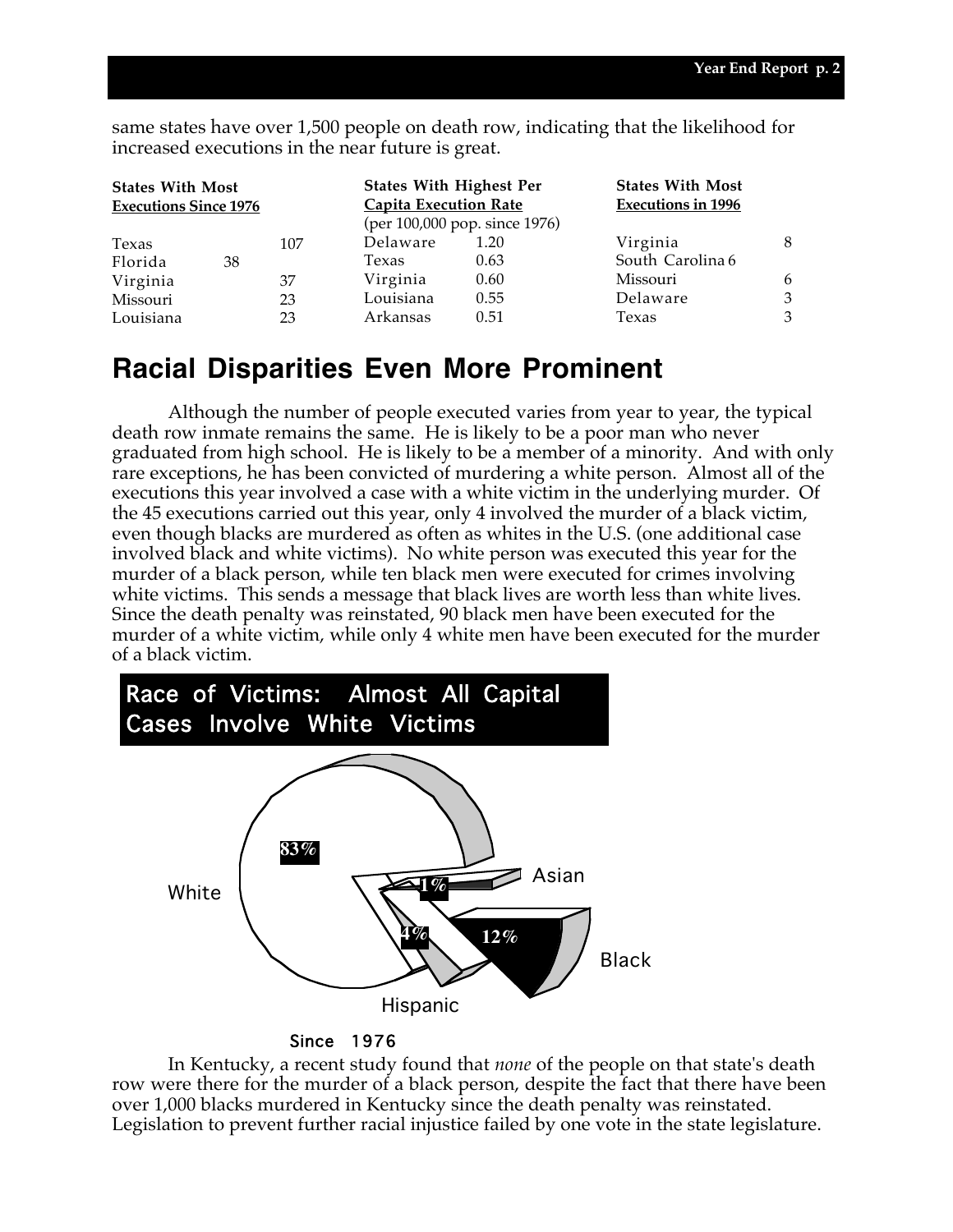The federal death penalty continues to be targeted mainly at minorities. Almost 80% of those for whom the federal government sought the death penalty under either the "drug kingpin law" of 1988 or the 1994 Crime Bill have been black or Hispanic.

#### **Death Penalty Reality Often Differs from Expectations**

Many of those executed in 1996 did not fit the stereotype of death row inmates as repeat killers who stalk strangers. In fact, many of the cases this year involved murders by close acquaintances of the victim:

- **William Flamer** was executed in Delaware for killing his aunt and uncle.
- **Jeffrey Paul Sloan** was executed in Missouri for murdering his brother and was suspected of killing other family members.
- **James Clark** was executed in Delaware for killing his adoptive parents.
- **Joseph Savino** was executed in Virginia for the murder of his male lover when the relationship went sour.
- **Fred Kornahrens** was executed in South Carolina for killing his ex-wife, her father and her 10-year-old stepson. Kornahrens said he went out of control when his marriage broke up.
- **Emmett Nave** was executed in Missouri for murdering his landlady after confrontations about his apartment.
- **Thomas Battle** was put to death in Missouri for the murder of an 82-year-old neighbor who had befriended him.
- **William Frank Parker** was executed in Arkansas for murdering the parents of his former wife. He also shot his wife, but she survived.
- **Joe Gonzales** was executed in Texas only ten months after his conviction for murdering his former boss. Gonzales acted as his own attorney and waived his appeals.
- **Richard Zeitvogel** was executed in Missouri for the murder of a fellow prisoner. The prosecution said he murdered because he *wanted to be placed on death row.*

The most prominent capital case involving family members has been evolving this year in Delaware, the nation's per capita leader in executions. When 18-year-olds Amy Grossberg and Brian Peterson were accused of murdering their newborn infant, Delaware immediately announced that it would seek the death penalty against both of them, without full knowledge of their mental state or other crucial information.

## **Election Year Politics**

This year was an election year, and the death penalty was the focus of both highly publicized punitive legislation and campaigns demanding swifter executions. Bob Dole campaigned in front of California's death row and criticized President Clinton's appointment of judges as soft on crime. Clinton responded by emphasizing his commitment to less federal review for death row inmates. Congress cutback the opportunity for federal habeas corpus and completely defunded the death penalty resource centers. States, too, pushed for more executions. Virginia, Pennsylvania and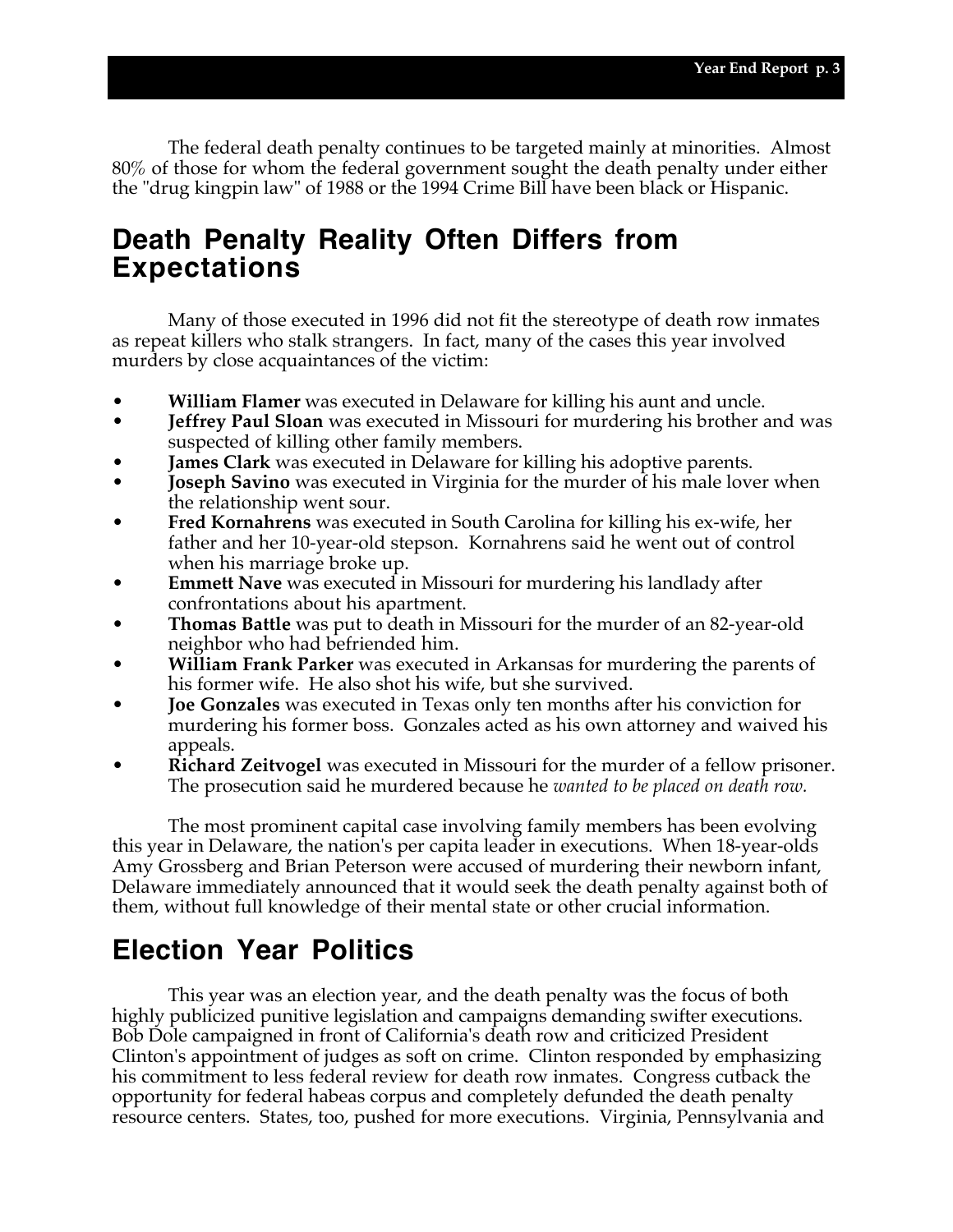Ohio, for example, set multiple execution dates for defendants who had not yet completed their normal appeal. This manipulation of execution dates puts additional burdens on the justice system, since every death warrant results in litigation over a stay of execution, independent of the appeal arising from errors in the case.

 Electoral races in which the death penalty played a prominent role produced mixed results, with some candidates surviving attacks based on their reservations about capital punishment. Sen. John Kerry of Massachusetts was re-elected in the face of Gov. William Weld's attack on his opposition to the death penalty. In California, Representatives Vic Fazio and Walter Capps were elected to the U.S. House of Representatives, even after extreme accusations that attempted to align them with the murderer of young Polly Klass.

Politicization of judicial selection intensified. One of the latest victims was Tennessee Supreme Court Justice Penny White. White lost her position on the court after a single death penalty decision in which she *upheld* the conviction of a death row inmate, but joined a decision by other justices overturning the death sentence. A conservative anti-tax group mounted a successful campaign against White, erroneously charging her of being weak on crime because of this single decision.

## **Twenty Years of Capital Punishment**

This year marked the 20th anniversary of the Supreme Court's decision in *Gregg v. Georgia* upholding the constitutionality of the death penalty under newly passed statutes. However, many of the problems which the Court had identified in the application of earlier capital punishment laws, such as its arbitrariness, racial discrimination and the potential for fatal mistakes, still remain.

**Innocence:** Four more inmates were released from death row in 1996 after charges against them were dropped: Verneal Jimerson (Illinois), Dennis Williams (Illinois), Roberto Miranda (Nev.) and Troy Lee Jones (Calif.). This brings the total number of death row inmates released since 1973 because of evidence of their innocence to 66. In addition, two other death row inmates had their sentences commuted to life because of strong doubts about their guilt: Donald Paradis (Idaho) and Joseph Payne (Virginia). At least four other death row inmates (Joseph Spaziano (Fla.), Donald Gunsby (Fla.), Kerry Max Cook (Tex.) and Lloyd Schlup (Mo.)) had their convictions overturned in 1996 and will either be retried or permanently freed from death row.

**Prosecutors Indicted:** In Illinois, three former prosecutors (one of whom is now a state circuit judge) were indicted for obstructing justice in the mistaken death penalty prosecution of Rolando Cruz and Alejandro Hernandez. Cruz and Hernandez were released in late 1995 after spending years on death row for a crime they did not commit. The indictments allege that the prosecutors and police officers knowingly presented false information and proceeded with the case against individuals whom they should have known were innocent.

**Volunteers:** An unusually high number of inmates gave up their appeals this year, thereby "volunteering" for execution. Ten of the 45 people executed this year waived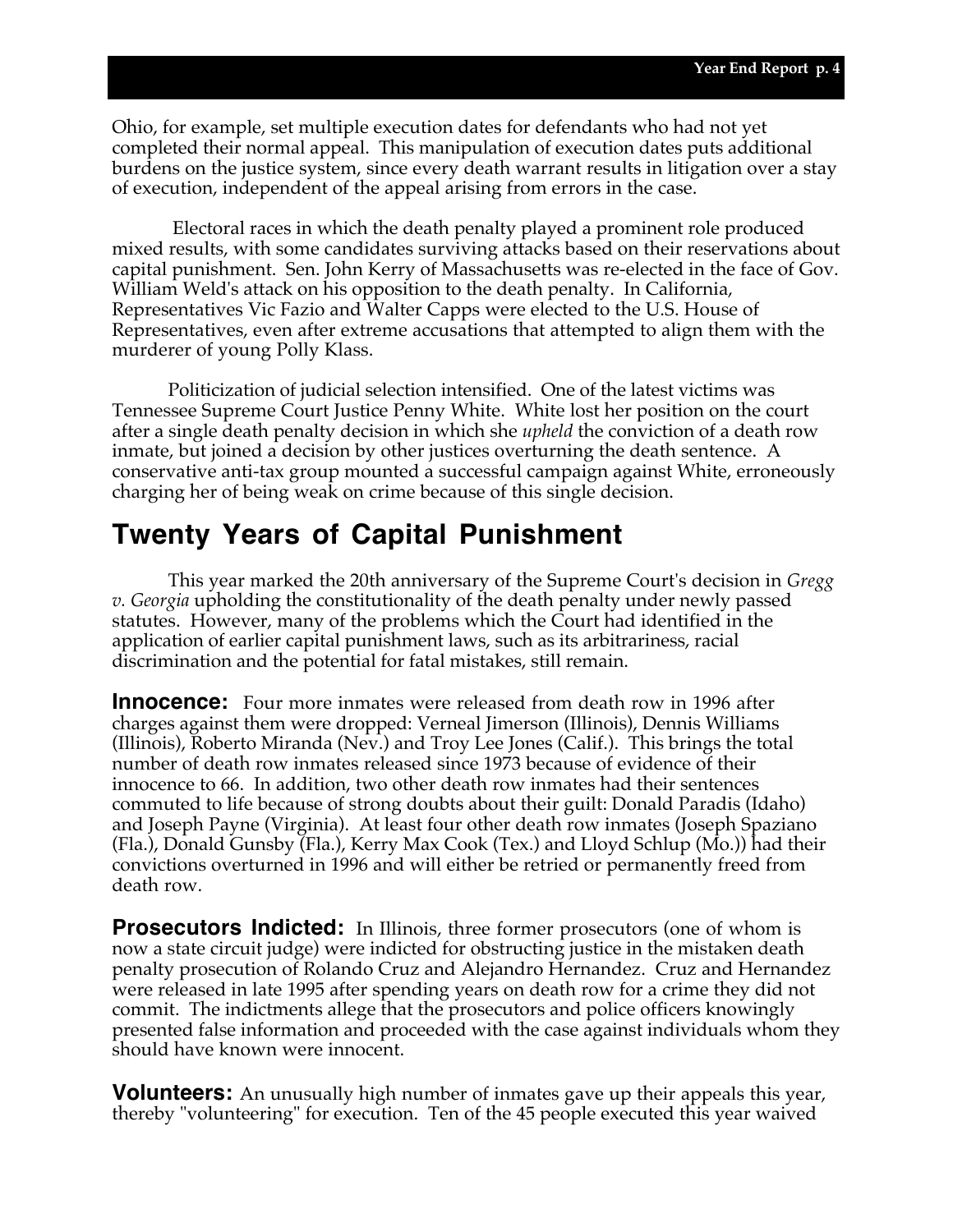their remaining appeals, including three in South Carolina. (Forty-seven of the 358 persons executed since 1976 have waived their appeals.) The isolated and demeaning conditions on death row, coupled with discouragement over an ever narrower appeal process and the lack of representation, seems to be leading more inmates to take part in state-assisted suicide.

**Methods of Execution:** One man was executed by a firing squad (John Taylor in Utah) and one man was hung (Billy Bailey in Delaware). Seven people were executed in the electric chair, and the remainder were executed by lethal injection. This latter method has been promoted as more humane, but the lethal injection of Tommie Smith in Indiana this year took one hour and seventeen minutes. The executioner could not find a vein in which to inject the poison chemicals. A doctor was summoned, and eventually the lethal injection was made through Smith's leg.

**International Trends:** The International Commission of Jurists released a report highly critical of the death penalty in the United States, based on its visit here. The report, entitled *Administration of the Death Penalty in the United States,* states: "By ratifying the Political Covenant and the Race Convention, the United States has accepted to submit its system of punishment for criminal offenses to the judgment of international opinion; and opinion in the Western democracies is unanimous that the death penalty offends civilised standards of decency." The Commission particularly singled out the racial disparities and due process violations evident in the use of the death penalty in the U.S.: "The Mission is of the opinion that . . . the administration of capital punishment in the United States continues to be discriminatory and unjust -- and hence 'arbitrary' --, and thus not in consonance with Articles 6 and 14 of the Political Covenant and Article 2(c) of the Race Convention."

Other international rights groups, including Human Rights Watch and Amnesty International, issued reports before this year's Olympics in Atlanta criticizing the death penalty in the U.S.

## **Who Were Executed?**

As usual, the death penalty in practice looks different from the death penalty in theory. Here are descriptions of a few who were executed in 1996:

**Walter Correll** - The first man executed this year was an inmate in Virginia with mental retardation. Correll had an IQ of 68. His two co-defendants blamed the murder on him and received lighter sentences.

**Richard Townes, Jr.** - The second man executed this year was also from Virginia. Mr. Townes represented himself at trial, questioned no witnesses, and presented no mitigating evidence regarding sentencing. The jury did not know that, had he been sentenced to life, he would never have been eligible for parole. The executioners searched 22 minutes for a suitable vein before injecting the poisonous chemicals into his foot.

**Billy Bailey** - Bailey was hung in the state of Delaware in January, the first hanging there in 50 years. Bailey's legs were tied with rope, and he wore a black hood which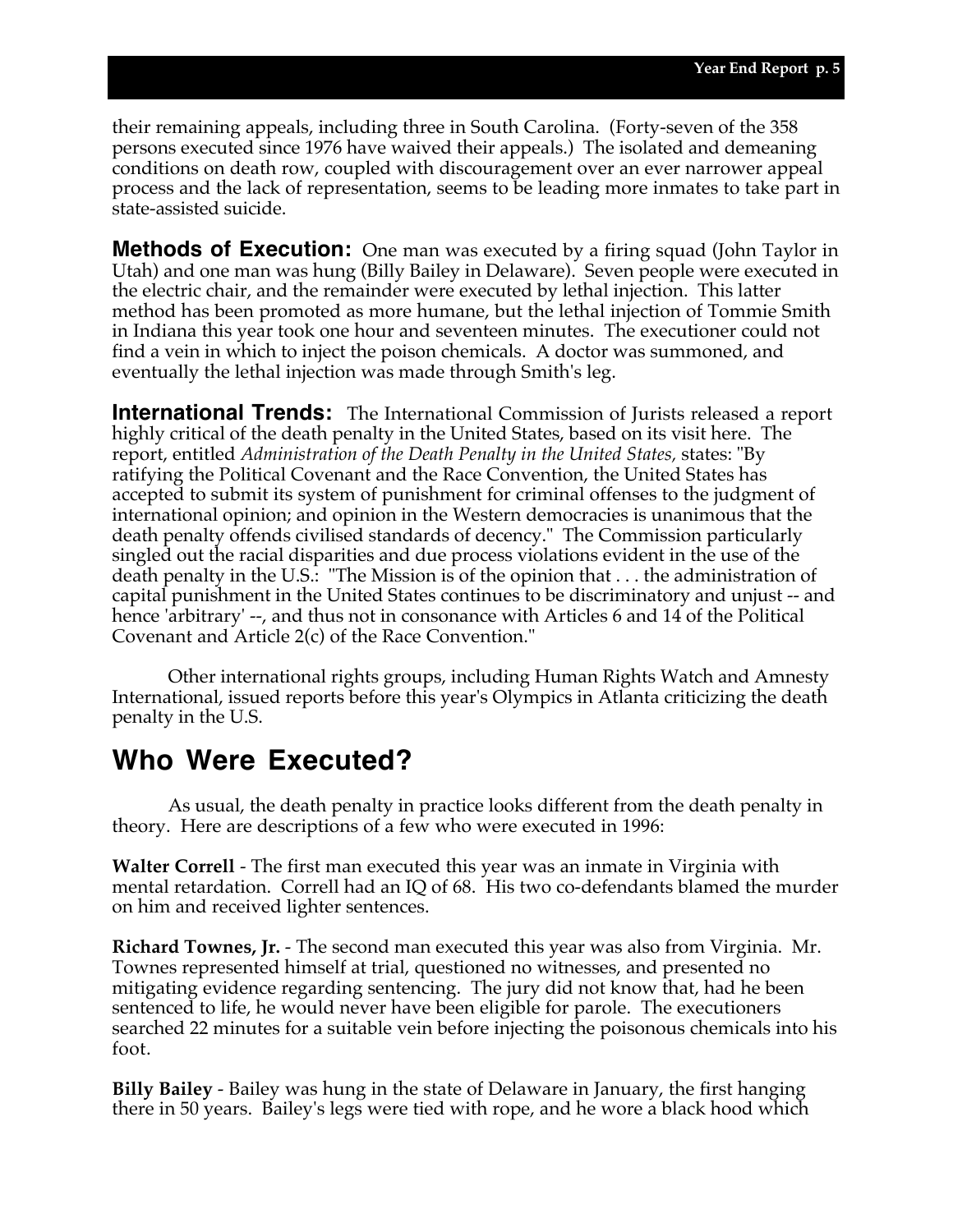reached to his waist. When the trap door below Bailey was sprung, he dropped and twisted before being pronounced dead by a doctor.

**John Taylor** - was executed by firing squad in Utah in January. Five state law enforcement officers were paid \$300 each to fire their rifles at Taylor's heart, which was marked by a white circle on his blue jumper. One of the five marksmen fired a blank. Taylor waived his appeals and asked to be executed by firing squad, just as the first person executed after the death penalty's reinstatement, Gary Gilmore, was also shot in Utah at his own request.

**Stephen Hatch** - was executed in Oklahoma for two murders in conjunction with a robbery. Hatch's co-defendant, the actual killer in this case, was sentenced to life in prison. Members of the victims' family watched the execution, thanks to a new law sponsored by one of the family who is now a state senator in Oklahoma. Allowing the victim's family members to view executions became a trend this year.

**Ellis Wayne Felker** - was electrocuted in Georgia this year. Felker's case attracted attention when the U. S. Supreme Court agreed to hear, on an expedited basis, his challenge to the new law curtailing federal review . Felker won his request to be able to file for review with the Supreme Court, despite apparent restrictions in the new law to such an approach. However, the Supreme Court did not accept his claim that new evidence of his innocence should stop his execution.